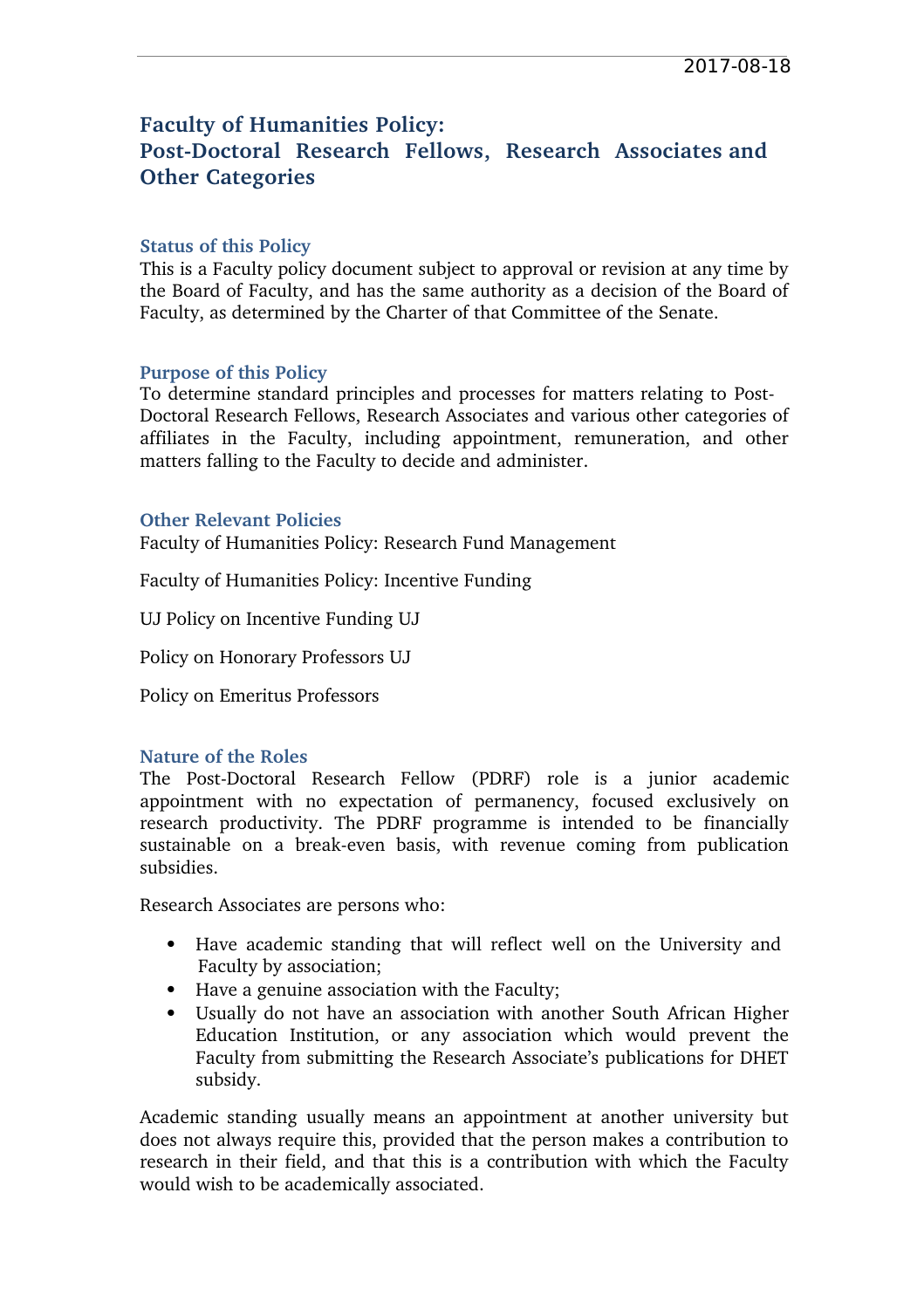Senior Research Associates must additionally possess academic credentials equivalent to or in excess of those required for appointment or promotion to Senior Lecturer in this Faculty.

More senior candidates may be appropriate for appointment as Visiting, Honorary or Emeritus Professors, the process for which is set out in the relevant UJ Policy. In such cases the Research Associate appointment may be employed as an interim affiliation.

The Faculty appoints, administers and remunerates Research Associates and Senior Research Associates in the same way. In the remainder of this document the term "Research Associate" includes Senior Research Associates except where otherwise specified.

#### **Nature of Association**

Research Associates are associated with a Department, Centre, Chair, or other recognised entity falling under the jurisdiction of the Board of Faculty in academic matters.

An association must exist between the entity and the Research Associate.

An association may range from a very close association (repeated co-authorship with a UJ permanent staff member) to a very loose association. There must, however, be an association, which may be evidenced by one or more of the following:

- Appearance in the acknowledgements of an academically meritorious publication by a UJ permanent staff member;
- Supervisor or co-supervisor of UJ postgraduate students;
- Participation in grant proposals;
- Other similar or equivalent interactions.

Academics proposing Research Associates should provide evidence on request to substantiate the association.

#### **Appointment** *Regarding PDRFs:*

Appointment is at the discretion of the Executive Dean or delegate who acts on the advice of the Research Committee.

In considering applications the Research Committee has regard to:

- Evidence of ability to publish, especially publication track record;
- Evidence of an intellectually sound research direction;
- Evidence of the ability of the supervisor to provide necessary mentoring and guidance;
- Evidence of the ability of the Department/Centre/other entity to provide office space, computing facilities, and an environment conducive to research;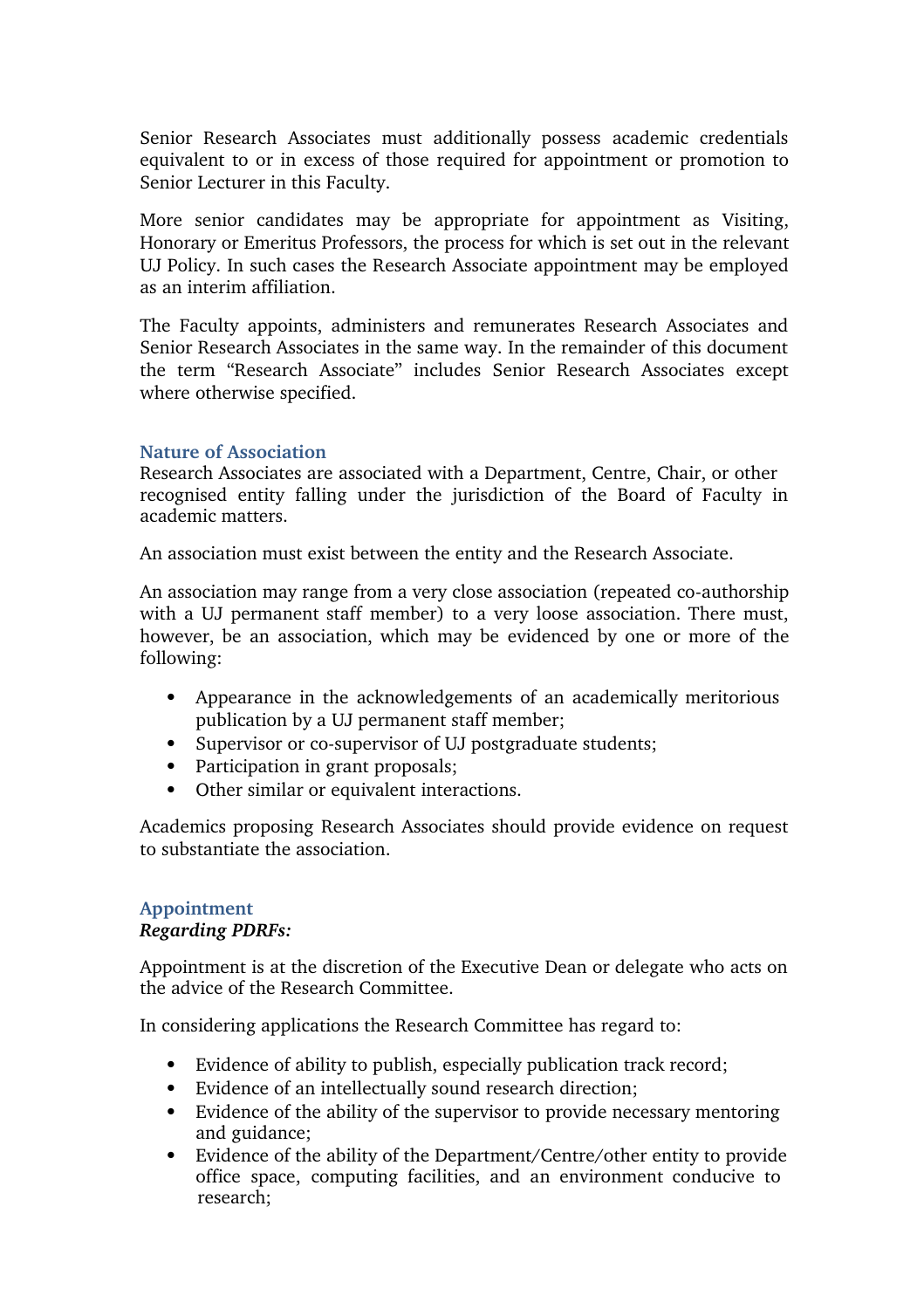• Availability of Faculty and other funds.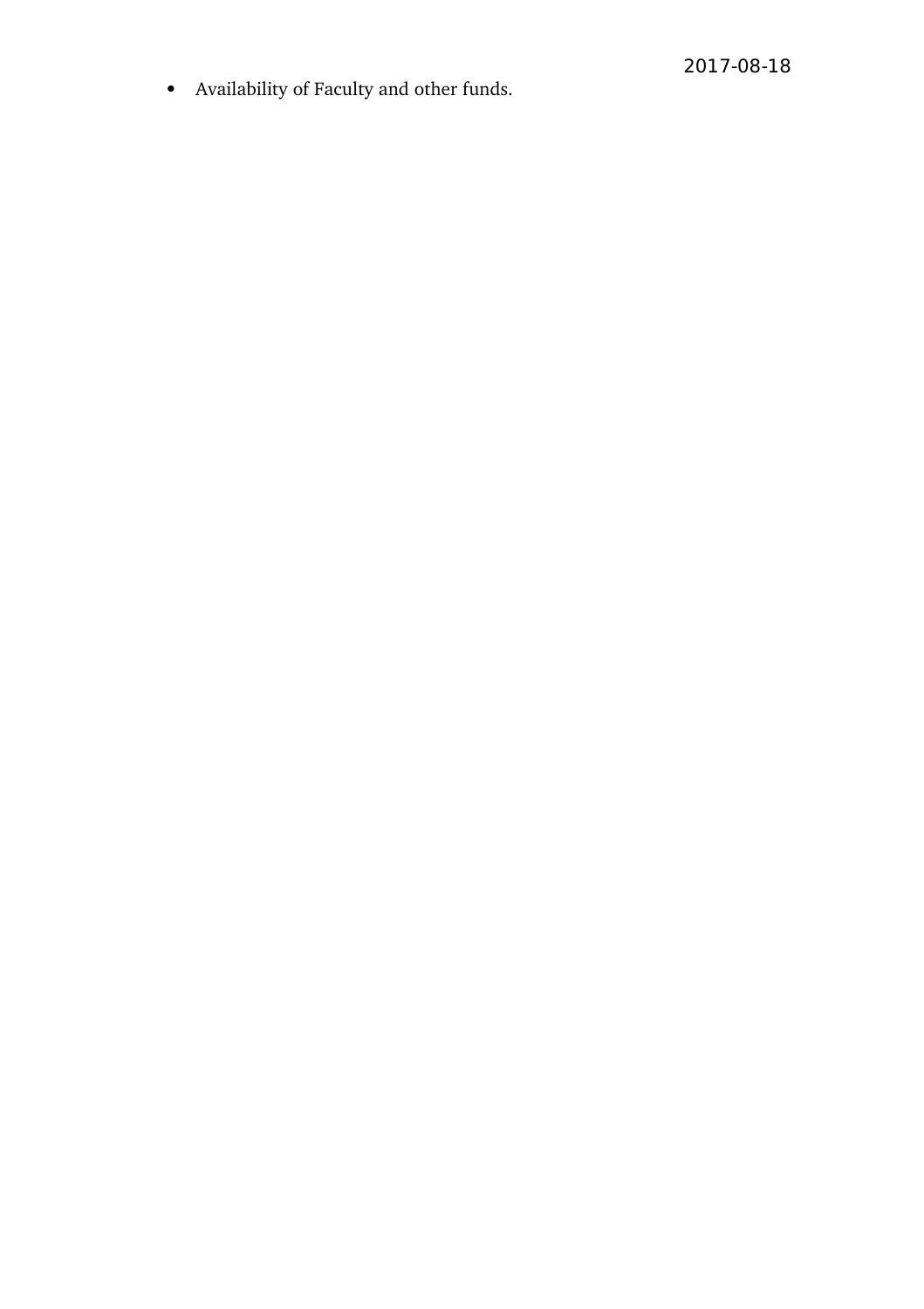Applications should be submitted by proposed supervisors or by candidates to the Faculty Research Officer in response to calls for applications that will be announced from time to time.

The documents required in application are specified at the time the call for applications is circulated.

Appointment is for one year and is renewable.

# *Regarding Research Associates:*

Research Associates are appointed at the discretion of the Executive Dean.

The entity seeking a Research Associate should submit

- the proposed Associate's CV, and
- a brief motivation indicating the nature of the association to the Executive Dean or delegate with these materials for decision.

If appointment is recommended the Executive Dean or delegate will:

- issue a letter notifying the Research Associate of such, and
- inform the entity to arrange for the appointment of the Research Associate as a temporary employee in the University's HR system.

Candidate Research Associates may be proposed at any time.

Period of appointment is at the discretion of the Executive Dean, but will normally be for three years rounded to the nearest year end (so, for example, appointments made Jan-June 2017 would run until end 2019 and those made July-Dec 2017 would run until end 2020).

#### **Duties** *Regarding PDRFs:*

PDRFs are required to focus intensively on developing their research career, and to achieve the *final, non-provisional acceptance* (the date of eventual publication is not material) of at least two subsidy-bearing units per year. This is because the financing of the PDRF post comes directly from this subsidy. "Non-accredited" units thus do not count towards renewal even where they are academically very impressive.

Requests to revise and resubmit and conditional acceptances do NOT count towards renewal, nor do mere acceptances. Legally binding book and chapter contracts DO count.

PDRFs are not required to teach or supervise. They may do limited teaching if they wish, to an extent that is commensurate with career development, but they absolutely may not be obliged or pressured to do so by their host Departments.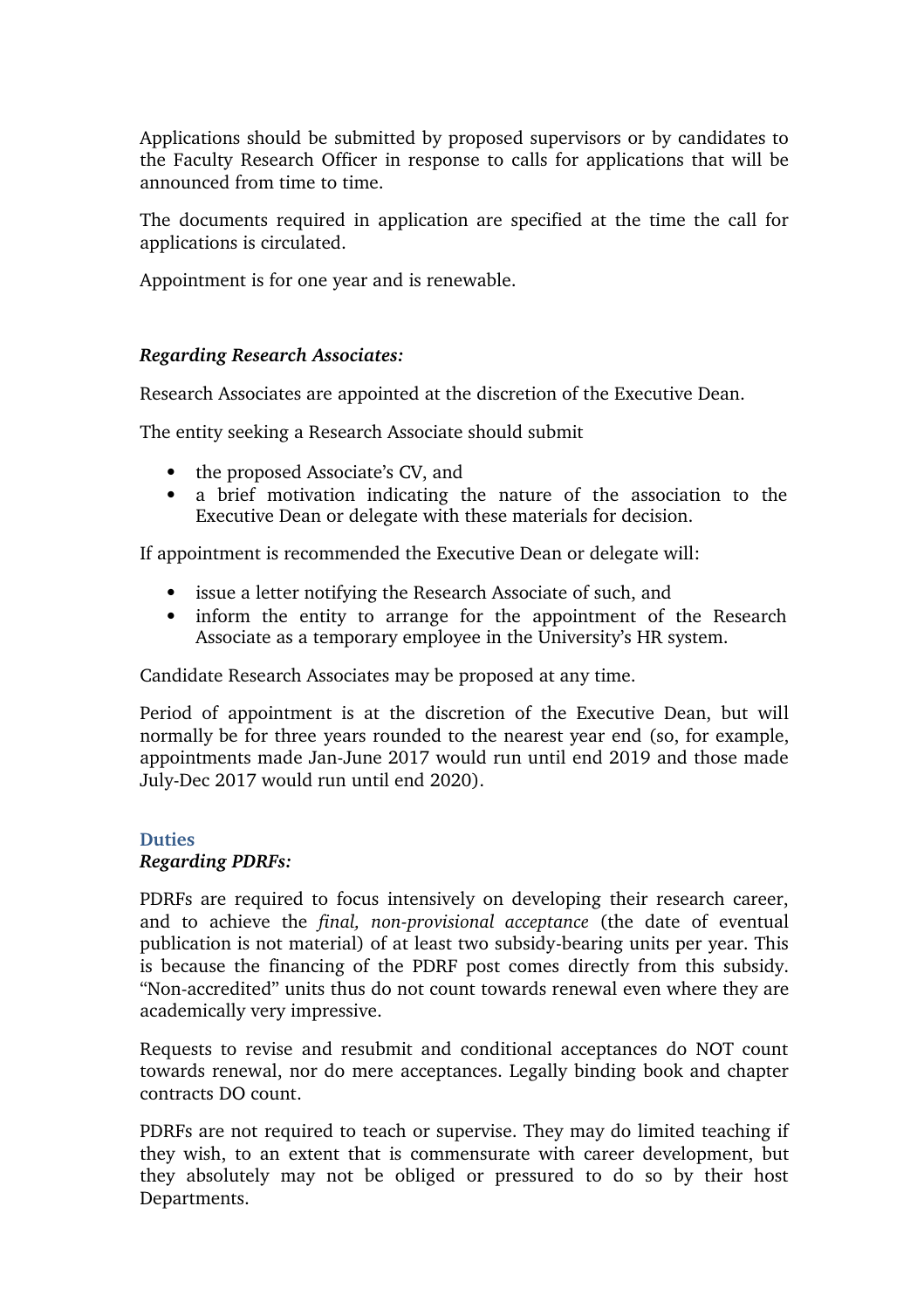Contributions to teaching or other aspects of academic citizenship will not be considered when renewal is decided.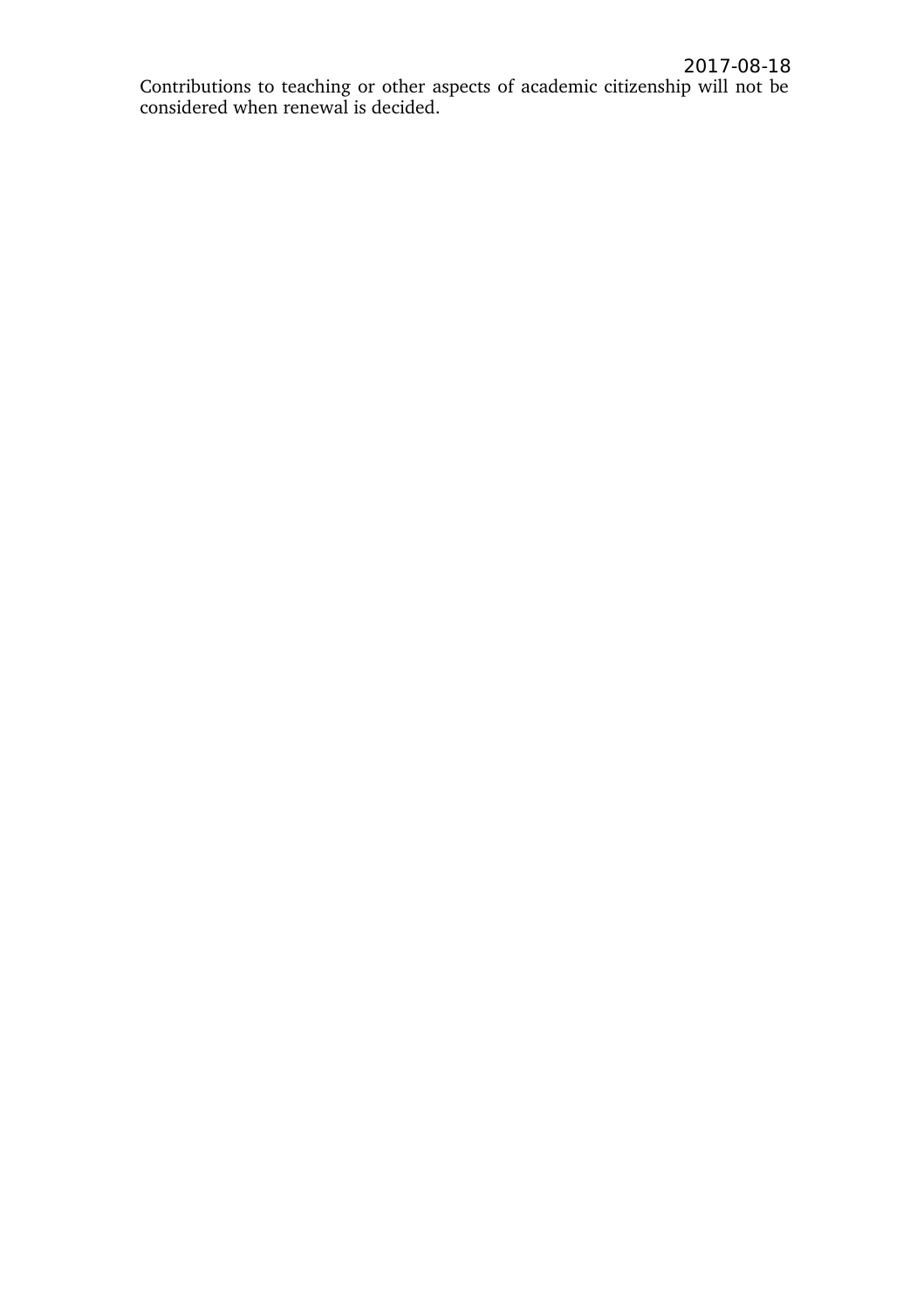## *Regarding Research Associates:*

The Research Associate appointment is intended to formalise existing or intended collaboration on research endeavours and thus does not bear any duties beyond these activities. It is assumed that the Research Associate will publish or co-publish with members of the department/centre/entity they are associated with and that the subsidies that this bears will accrue to UJ.

# **Duties of the Department/Centre/other entity** *Regarding PDRFs:*

PDRFs must have a supervisor, who is responsible for providing mentorship and assisting the PDRF with developing his/her career and in particular with meeting the expectations for publication.

The Department/Centre/other entity is responsible for providing or procuring office space, offering a work environment that is conducive to research, and for assigning an appropriate supervisor. Where a computer is required, this should be provided by the Department.

## *Regarding Research Associates:*

The Department/Centre/other entity is responsible for proposing potential Research Associates and providing the Dean or delegate with sufficient information to make a decision about appointment. The entity is also responsible for ensuring that Research Associates include their affiliation with the faculty on publications, and that such publications are submitted for DHET subsidies.

## **Duties of the Faculty Office** *Regarding PDRFs:*

The Faculty Office is responsible for providing its share of the funds for the PDRFs remuneration.

The Faculty Office will provide workshops, training, writing retreats, and offer other development opportunities if affordable and feasible to do so.

If requested to do so, the Faculty Office will assist where it can with procuring office space, computing equipment, and similar, but it is not responsible for these things, which ought to be considered by Departments when PDRFs are proposed.

The Faculty Office will make every effort to assist Departments, Supervisors and PDRFs with resolving any unforeseen challenges that may arise, and should be notified immediately of such.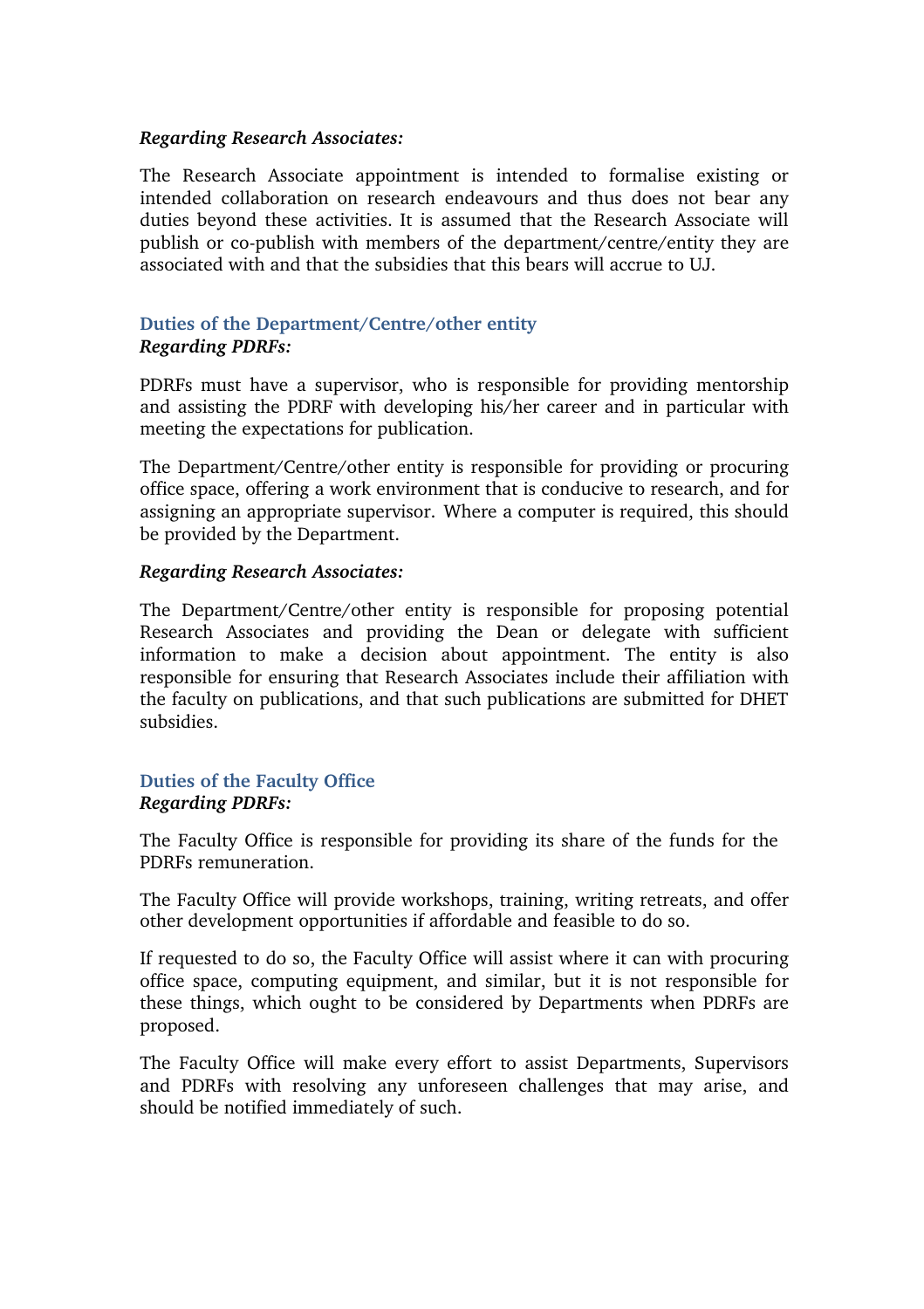## *Regarding Research Associates:*

The Faculty Office will ensure that entitlements are paid to Research Associates as outlined below (*see: Remuneration and Entitlements*)

## **Remuneration and Entitlements**

PDRFs are remunerated in line with the University practices on PDRFs. This is managed by the Postgraduate School.

PDRFs are not entitled to a computer. Where a PDRF requires a computer this is provided by the Department.

Research Associates are entitled to the following:

- Payment of incentive funding for publications, graduating students, or other research outputs as determined by the Faculty Policy on Research Incentive Funding;
- Recognition by the Faculty as a Research Associate.

Research Associates are not remunerated on a salaried basis.

Research Associates are not entitled to office space or equipment.

Where the Research Associate was formerly a PDRF, incentive funding can only be claimed by the Research Associate (or associated Department) if the PDRF met his/her publishing expectations as a PDRF (as set out in the Faculty Policy: PDRFs), failing which, units are counted towards those expectations until they are satisfied.

All payments and funds discussed in this document are subject to the Policy on Research Fund Management, which may sometimes direct that a payment which would otherwise be due should not be made.

In case of conflict between that policy and this one, the Research Fund Management Policy takes precedence, since it sets out principles applying to all research funds.

## **Renewal** *Regarding PDRFs:*

Renewal is at the discretion of the Executive Dean or delegate who acts on the advice of the Research Committee, which will refer to the progress made by the PDRF in publishing the required number of subsidy-bearing units.

If renewal is desired the PDRF must submit an application for renewal to the Faculty Research Officer at least three months before contract termination. Renewal applications must be submitted to the Faculty Research Officer two weeks before the next meeting of the Research Committee.

Documents required for renewal are:

• a completed renewal form (available from the Postgraduate School);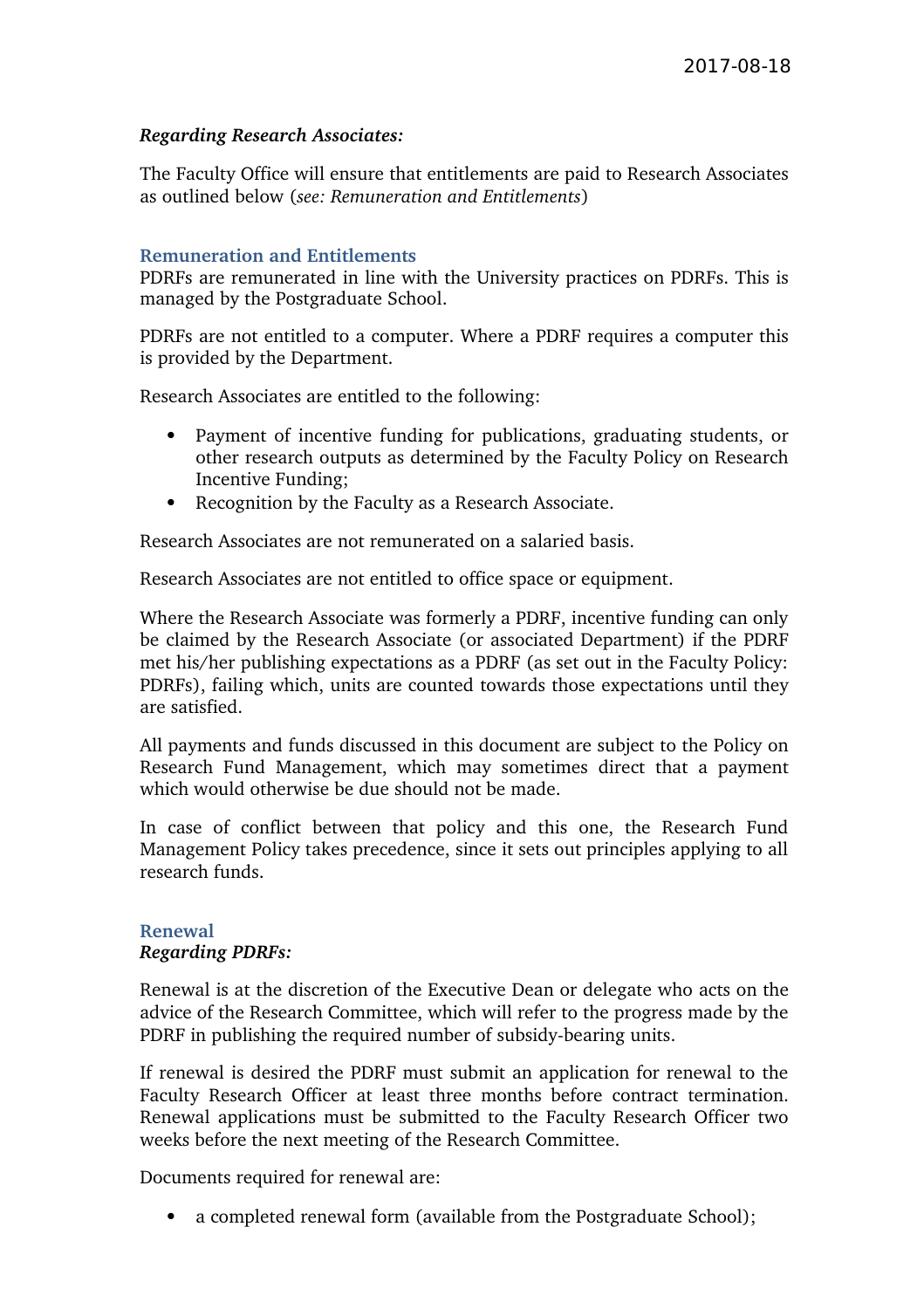- a recommendation from the Supervisor;
- any other documents requested or specified by the Research Committee.

The Faculty Research Officer will supplement each application with a report on units submitted by the PDRF.

In considering renewals the Research Committee will compare the activity of the PDRF with the expectations for publication set out in *Duties of the PDRF* above as well as supervisor reports. Where a PDRF has produced less than the expectation, the Committee *may* consider exceptions where there is strong evidence that publications are forthcoming and that the *cumulative* total in the subsequent year will make up for the lack in the present year (so a PDRF who has published nothing in their first year must provide evidence of three in the second year, for example).

# *Regarding Research Associates:*

The associated entity (and not Faculty Research Officer nor the Executive Dean) is responsible for tracking his/her Research Associate arrangements and for proposing them for renewal, where appropriate, in a timely fashion.

Where renewal is sought the associated entity is responsible for notifying the Faculty Research Officer by 31 July of the year in which the appointment terminates, supplying

- an updated CV and
- motivation for reappointment

From this point renewal is processed and decided in the same way as a new appointment.

# **Termination**

Where no renewal is sought, termination occurs automatically at the end of the period of appointment determined at the time of appointment. Departments and entities should notify PDRFs and Research Associates of the termination.

Neither the Faculty Research Officer nor the Executive Dean (nor delegate) is responsible for notifying the associated entity.

Where the Executive Dean or the Research Associate or the PDRF deems it appropriate to terminate the arrangement earlier than the end of the period of appointment, he/she may do so by supplying 30 days written notice to the other.

**Honorary, Visiting, Emeritus Professors, and Other Categories** Appointment processes for Honorary, Visiting and Emeritus Professors are governed by University policies. Apart from appointment and renewal processes, the entitlements of these categories are identical to those of Research Associates, except that the recognition entitlement is to be recognised as Honorary, Visiting, Emeritus Professor or other category as appropriate.